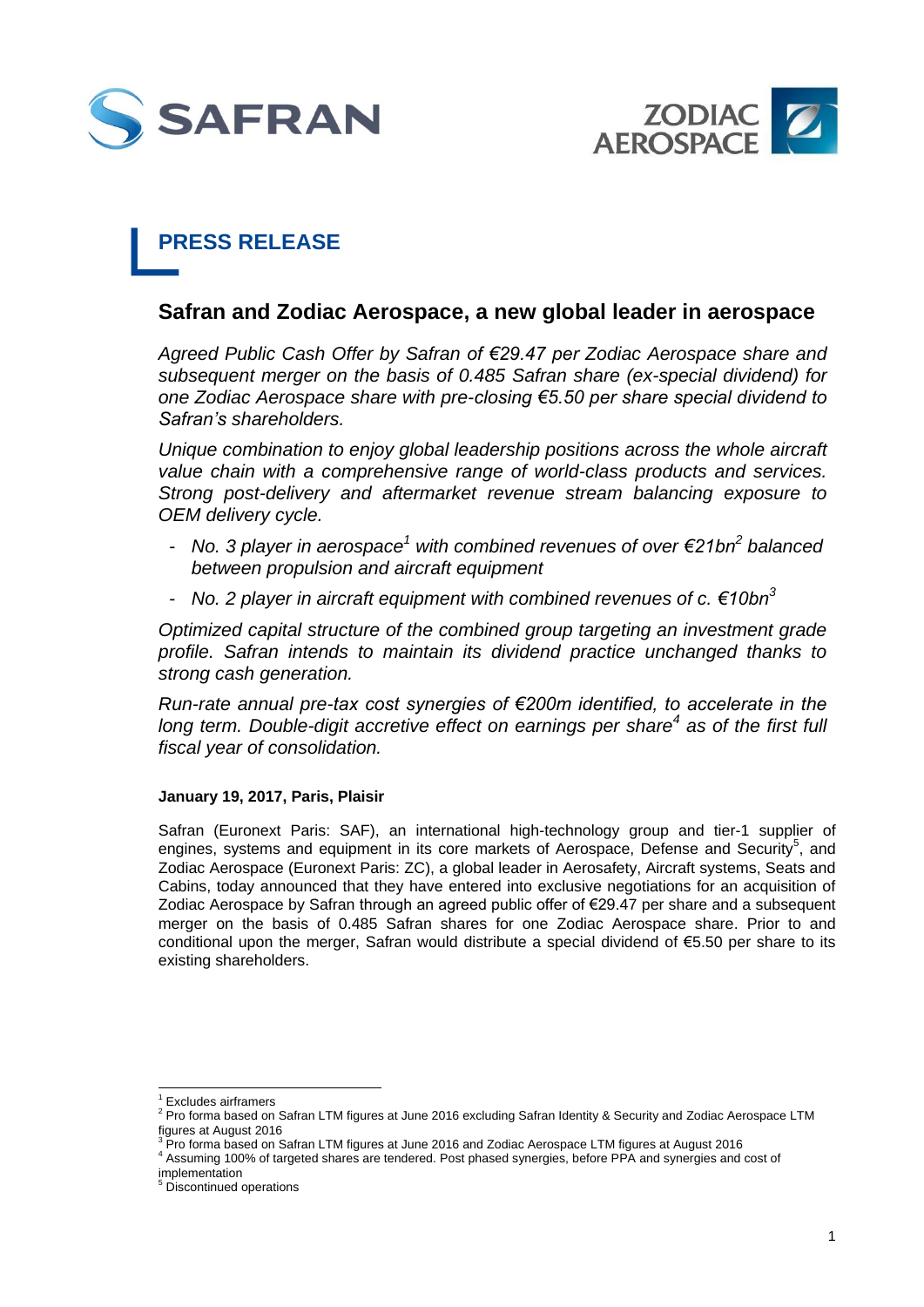



#### **Under the terms of the contemplated agreement:**

- Safran would launch a tender offer on Zodiac Aerospace's shares $^6$  at €29.47 per share, representing a premium of 26.4 per cent on Zodiac Aerospace's closing price on 18<sup>th</sup>, January, 2017, 36.1 per cent on Zodiac Aerospace's 3-month volume-weighted average price. The tender offer would be subject to an acceptance threshold of 50% of the share capital of Zodiac Aerospace. Family shareholders and two institutional investors (FFP and Fonds Stratégique de Participations) which are Zodiac Aerospace's reference shareholders and in total represent approximately 32 per cent of Zodiac Aerospace's share capital, intend to remain long-term shareholders of the combined entity and would undertake not to tender their shares into the public offer;

- Subject to the tender offer being successful and to Safran and Zodiac Aerospace's respective shareholders' approval of the merger, Safran and Zodiac Aerospace would merge based on an exchange ratio of 97 Safran shares (ex-special dividend) for 200 Zodiac Aerospace shares (or 0.485 Safran share (ex-special dividend) per Zodiac Aerospace share), consistent with the tender offer price after taking into account the special dividend. Family shareholders and two institutional investors (FFP and Fonds Stratégique de Participations) would undertake to contribute their shares to the merger;

Prior to and conditional upon the merger, and subject to the tender offer being successful and to Safran and Zodiac Aerospace's respective shareholders' approval of the merger, Safran would distribute a special dividend of €5.5 per share, for a total amount of approximately €2.3bn to its shareholders.

Zodiac Aerospace's founding families, FFP, Fonds Stratégique de Participations and the French State intend to remain core shareholders of Safran with around 22 per cent<sup>7</sup> of its capital, and, upon completion of the transaction, to sign a shareholders agreement comprising a two-year lockup provision.

#### **Combining two market leaders**

The transaction would create a global leader in aircraft equipment, allying the market leading positions, expertise, technologies and talents of both Safran and Zodiac Aerospace. The new entity would combine Safran's capabilities in landing gear, wheels and brakes, nacelles, power systems, actuation and avionics, with Zodiac Aerospace's leading positions in seats, cabin interiors, power distribution, lighting, fuel, oxygen and fluid systems and safety equipment. In electrical systems, Zodiac Aerospace's assets would reinforce Safran's portfolio of technologies and position the group ideally for future developments towards the "more electrical aircraft". On a pro forma basis, including Safran's world leading propulsion business, the combined group would have around 92,000 employees (of which more than 45,000 in France), c. €21.2bn in adjust[e](#page-1-0)d revenues<sup>8</sup> and c.  $\epsilon$ 2.7bn in adjusted recurring operating income<sup>8</sup>. On this basis the combined group would form the third largest player worldwide in the aerospace sector<sup>9</sup>. The

<span id="page-1-0"></span><sup>-&</sup>lt;br><sup>6</sup> 100% of outstanding shares except those subject to undertakings not to tender them.

Assuming 100% of targeted shares are tendered.

<sup>&</sup>lt;sup>8</sup> Pro forma based on Safran LTM figures at June 2016 excluding Safran Identity & Security and Zodiac Aerospace LTM figures at August 2016 9

Excludes airframers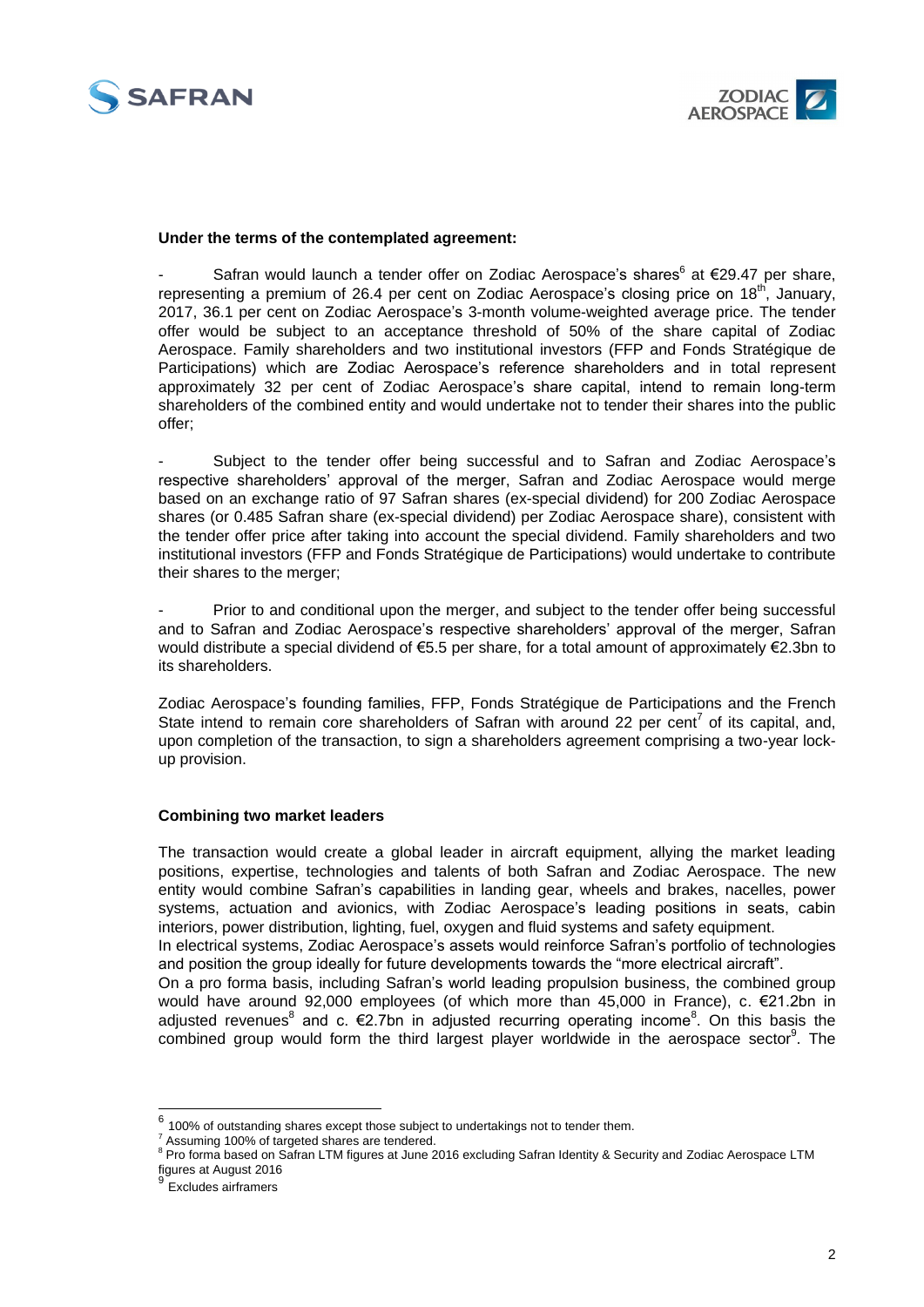



combined group would become the second largest player worldwide in aircraft equipment with pro forma revenues in these businesses of c.  $\epsilon$ 10bn<sup>10</sup>. It would be present in over 60 countries.

#### **Reinforcing core aerospace business and enlarging footprint**

The transaction would be fully consistent with Safran's stated strategy to focus on its core aerospace and defense businesses. The new entity would offer a comprehensive product range reinforcing Safran's presence across all key aircraft programs, fueling organic growth and limiting exposure to aircraft-OEM delivery cycles.

The combination would improve Safran's exposure to a dollar-denominated cost-base, especially in North America where Zodiac Aerospace has a large footprint.

#### **Creating value**

Safran has already identified €200m p. a. of cost synergies, of which 50% should be achieved in year 1 and 90% in year 2, enabling the transaction to meet Safran's RoCE goal in 3 years. Synergies should come from savings in procurement and SG&A and the optimization of the combined group's footprint. Beyond identified cost synergies, Safran would enable Zodiac Aerospace's seats and interiors business to accelerate their recovery and progress towards or above their historical margin levels.

The transaction would be expected to have a double-digit accretive effect on earnings per share<sup>11</sup> as of the first full fiscal year of consolidation.

Ross McInnes, Chairman of Safran's Board of Directors stated: "Safran's Board of Directors is very proud to contribute to a new chapter in Safran's story. This planned acquisition is fully consistent with the strategy we clearly outlined almost a year ago at our Capital Markets Day, to bolster Safran's core aerospace activities with quality businesses which share our DNA: technology, tier-1 positions and recurring revenue streams. It will strengthen our position and create significant value through integration and synergies. The Board of Directors is unanimously supportive because it is favorable for Safran's shareholders, employees and partners. I extend a warm welcome to Zodiac Aerospace's teams with whom we are excited to embark on this journey."

Didier Domange, Chairman of Zodiac Aerospace's Supervisory Board, said: "The creation of this new global leader in the aerospace industry is led by a strong industrial rationale and a long term vision. The new group will be ideally positioned to support its clients in their ambitious programs for the future. We are delighted to participate in the combination of two leaders of the industry with complementary positions and strong innovation abilities dedicated to their customers."

Philippe Petitcolin, CEO of Safran, said: "The acquisition of Zodiac Aerospace represents a unique opportunity at this point in Safran's development, just a few months after initiating the refocus of the group on our core activities of Aerospace and Defense. The technological complementarities will ensure that we accelerate domains as strategic as critical systems and the more electrical aircraft, which make up 40% of Zodiac Aerospace's activities. Our industrial expertise will also accelerate the return to their historical levels of profitability in the seats and cabin activities. Finally, and above all, the strength of Safran's managerial talent and the timing of this transaction will

<sup>-</sup> $10$  Pro forma based on Safran LTM figures at June 2016 and Zodiac Aerospace's LTM figures at August 2016

<sup>11</sup> Assuming 100% of targeted shares are tendered. Post phased synergies, before PPA, and synergies and cost of implementation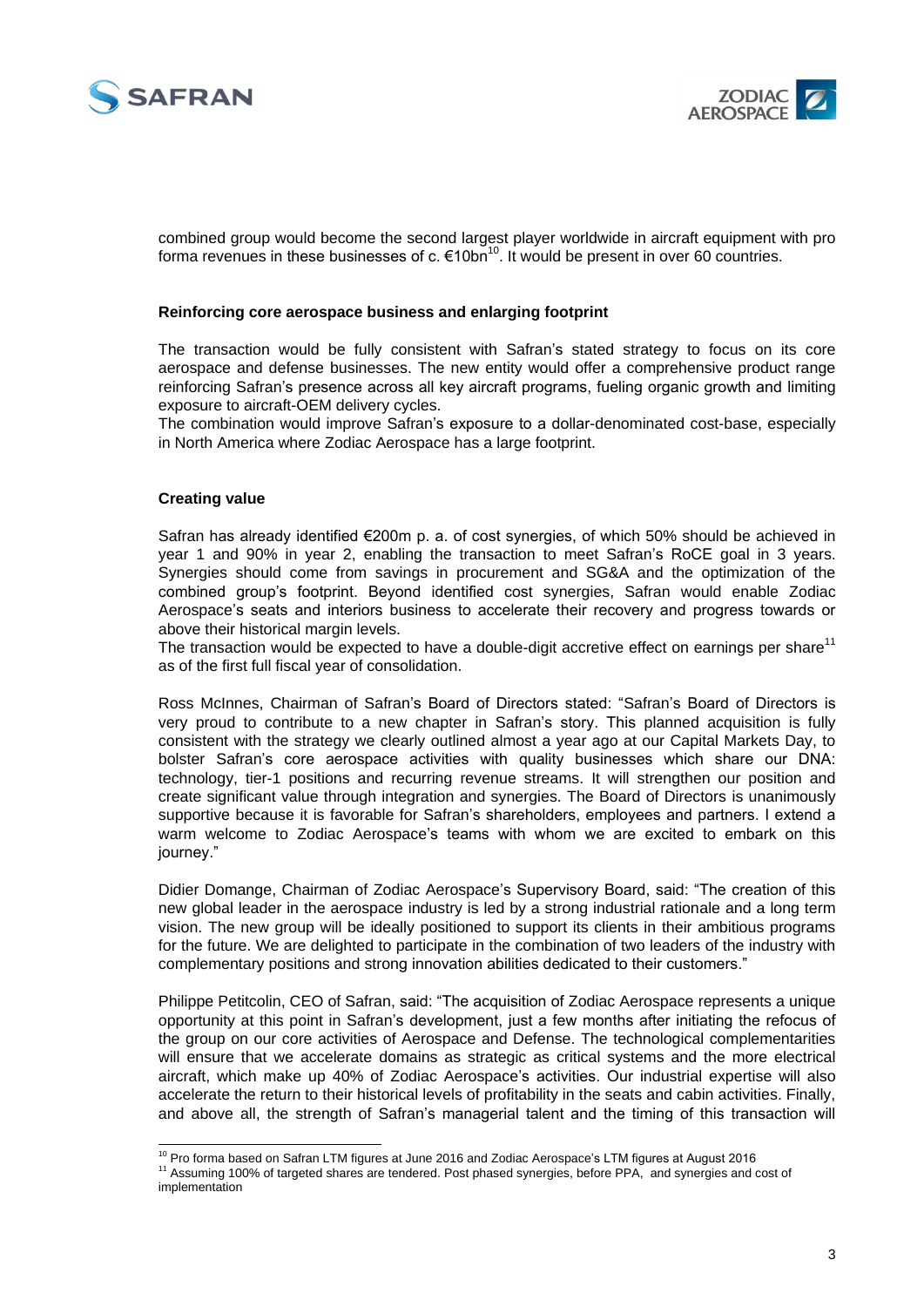



ensure the success of integrating Zodiac Aerospace into our Equipment businesses while Propulsion is focused on the LEAP programme. I am eager to drive this strategic move."

Olivier Zarrouati, Chairman of Zodiac Aerospace's Management Board, said: "The combination with Safran will lead to the creation of a world leader, with a high technological know-how, able to shape the future of aerospace. It will benefit our employees, our clients and our shareholders; it represents a new step in the consolidation of the aerospace industry. We are proud of Zodiac Aerospace's industrial and commercial achievements and excited by the prospect of joining Safran and creating a global leader, with a strong European base."

#### **Financing**

Safran will finance the cash portion of the transaction and its special dividend with a combination of cash on hand, including future proceeds from the disposals of Safran Identity & Security, existing committed undrawn facilities and a €4bn fully underwritten bridge loan. Upon completion of the transaction, Safran would target an investment grade profile with a targeted adjusted net debt / adjusted EBITDA ratio around 2.5x. After the completion of the transaction, Safran would maintain its practice of distributing an annual dividend amounting to approximately 40 per cent of adjusted net income.

#### **Governance of Safran**

Under the terms of the contemplated combination, Safran's Board of Directors would comprise 20 members, including representatives of Zodiac Aerospace's reference shareholders. Ross McInnes would be Chairman of the Board. Philippe Petitcolin would be CEO and Olivier Zarrouati, Chairman of Zodiac Aerospace's Management Board, would become deputy CEO. Bernard Delpit would be CFO.

A modification of Safran's bylaws extending the age limit of the CEO from 65 to 68 years will be proposed by Safran's Board of Directors to the next shareholders' meeting.

#### **Next steps**

Safran's Board of Directors unanimously approved the principle of the planned transaction and decided to submit it to the group's employee representatives. Zodiac Aerospace's Supervisory Board unanimously approved the principle of the planned transaction and decided to submit it to Zodiac Aerospace's employee representatives. The finalization of a binding agreement is subject to the completion of procedures with Safran's and Zodiac Aerospace's respective employees representative bodies under applicable laws and regulations. The finalization of the transaction would be subject to the approval of Safran's and Zodiac Aerospace's shareholders, relevant antitrust clearances, regulatory approvals and other customary conditions. The completion of the tender offer is expected by the end of the  $4<sup>th</sup>$  quarter 2017 and completion of the merger is expected early 2018. Safran and Zodiac Aerospace will update the market as required.

#### **Advisors**

Bank of America Merrill Lynch and Lazard acted as financial advisors to Safran, BDGS served as legal counsel, and Bank of America Merrill Lynch acted as bridge underwriter. BNP Paribas and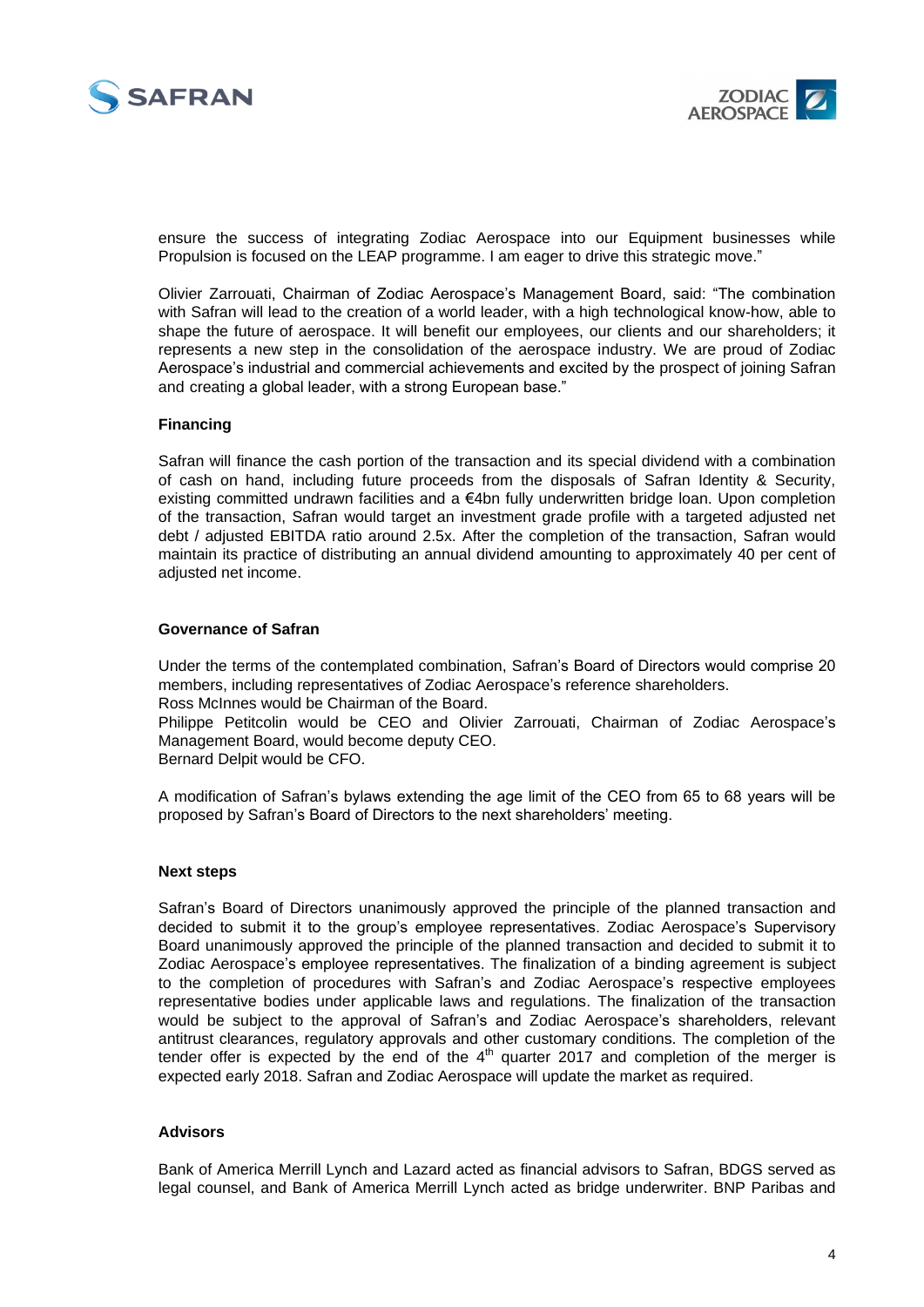



Rothschild acted as financial advisors to Zodiac Aerospace and Bredin Prat served as legal counsel.

#### **Analyst and investor conference calls**

Safran will host today a conference call open to analysts and investors at 8:00am CET which can be accessed at +33 (0) 1 70 77 09 43 (France), +44 (0) 203 367 9454 (UK) and +1 855 402 7764 (US). A replay will be available at +33 (0)1 72 00 15 00, +44 (0) 203 367 9460 and +1 877 642 3018 (access code 306293#).

The press release and presentation are available on Safran's website at [www.safran-group.com.](http://www.safran-group.com/)

**Zodiac Aerospace** will also host today a conference call open to analysts and investors at 9:00am CET which can be accessed at +33 (0)1 70 77 09 47 (France), +44 (0) 203 367 9461 (UK). A replay will be available at +33 (0)1 72 00 15 00, +44 (0) 203 367 9460 and +1 877 642 3018 (access code 306297#).

The press release and presentation are available on Zodiac Aerospace's website at http://www.zodiacaerospace.com/fr.

#### **Press conference**

Safran and Zodiac Aerospace will host today a press conference at 10:00am CET at the Pavillon Gabriel (5, avenue Gabriel, Paris 75008). To follow the press conference live: [http://www.safran](http://www.safran-group.com/fr/conference-de-presse-du-19-01-2017)[group.com/fr/conference-de-presse-du-19-01-2017](http://www.safran-group.com/fr/conference-de-presse-du-19-01-2017)

#### **IMPORTANT ADDITIONAL INFORMATION**

This communication is not intended to and does not constitute an offer to sell or the solicitation of an offer to subscribe for or buy or an invitation to purchase or subscribe for any securities or the solicitation of any vote or approval in any jurisdiction in connection with the transaction or otherwise, nor shall there be any sale, issuance or transfer of securities in any jurisdiction in contravention of applicable law.

The tender offer and the merger are subject to consultation of the work's council committees, execution of definitive documentation and obtaining of required regulatory and other customary authorisations. The tender offer and the merger would only be filed after such and other conditions have been fulfilled. These materials must not be published, released or distributed, directly or indirectly, in any jurisdiction where the distribution of such information is restricted by law.

It is intended that Safran and Zodiac Aerospace will file with the French Market Authority ("AMF") a prospectus and other relevant documents with respect to the tender offer to be made in France,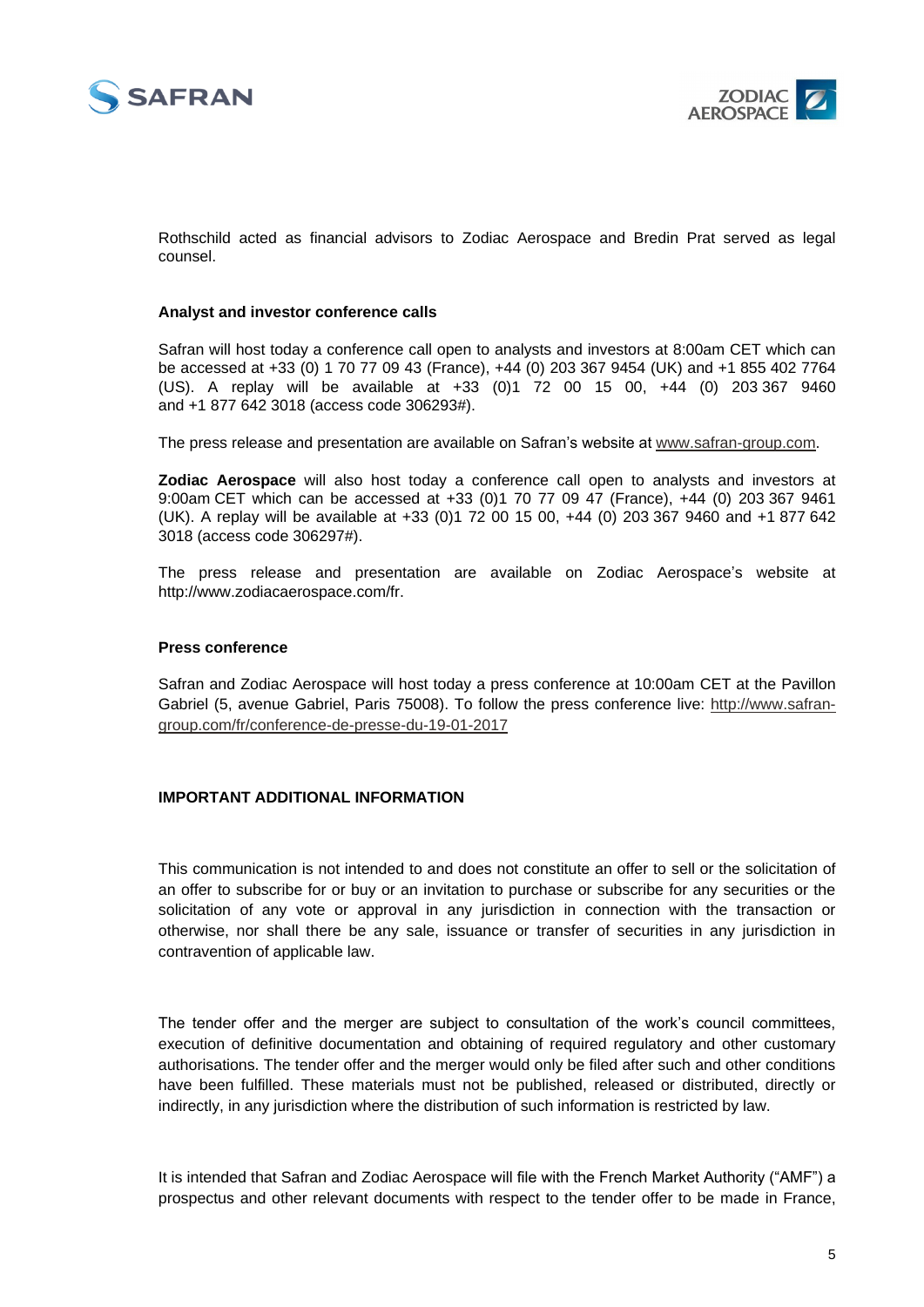



and with respect to the merger of Zodiac Aerospace into Safran. Pursuant to French regulations, the documentation with respect to the tender offer and the merger which, if filed, will state the terms and conditions of the tender offer and the merger will be subject to the review by the French Market Authority (AMF). Investors and shareholders in France are strongly advised to read, if and when they become available, the prospectus and related offer and merger materials regarding the tender offer and the merger referenced in this communication, as well as any amendments and supplements to those documents as they will contain important information regarding Safran, Zodiac Aerospace, the contemplated transactions and related matters.

#### **ADDITIONAL U.S. INFORMATION**

Any securities to be issued under the transaction may be required to be registered under the U.S. Securities Act of 1933, as amended (the "Securities Act"). The transaction will be submitted to the shareholders of Zodiac Aerospace for their consideration. If registration with the U.S. Securities and Exchange Commission (the "SEC") is required in connection with the transaction, Safran will prepare a prospectus for Zodiac Aerospace's shareholders to be filed with the SEC, will mail the prospectus to Zodiac Aerospace's shareholders and file other documents regarding the proposed transaction with the SEC. Investors and shareholders are urged to read the prospectus and the registration statement of which it forms a part when and if it becomes available, as well as other documents that may be filed with the SEC, because they will contain important information. If registration with the SEC is required in connection with the transaction, shareholders of Zodiac Aerospace will be able to obtain free copies of the prospectus and other documents filed by Safran with the SEC at the SEC's web site, http://www.sec.gov. Those documents, if filed, may also be obtained free of charge by contacting Safran Investor Relations at 2, Boulevard du Général Martial Valin 75724 Paris Cedex 15 – France or by calling (33) 1 40 60 80 80. Alternatively, if the requirements of Rule 802 under the Securities Act are satisfied, offers and sales made by Safran in the proposed business combination will be exempt from the provisions of Section 5 of the Securities Act and no registration statement will be filed with the SEC by Safran.

#### **FORWARD-LOOKING STATEMENTS**

This communication contains forward-looking statements relating to Safran, Zodiac Aerospace and their combined businesses, which do not refer to historical facts but refer to expectations based on management's current views and assumptions and involve known and unknown risks and uncertainties that could cause actual results, performance, or events to differ materially from those included in such statements. These statements or disclosures may discuss goals, intentions and expectations as to future trends, plans, events, results of operations or financial condition, or state other information relating to Safran, Zodiac Aerospace and their combined businesses, based on current beliefs of management as well as assumptions made by, and information currently available to, management. Forward-looking statements generally will be accompanied by words such as "anticipate," "believe," "plan," "could," "estimate," "expect," "forecast," "guidance," "intend," "may," "possible," "potential," "predict," "project" or other similar words, phrases or expressions.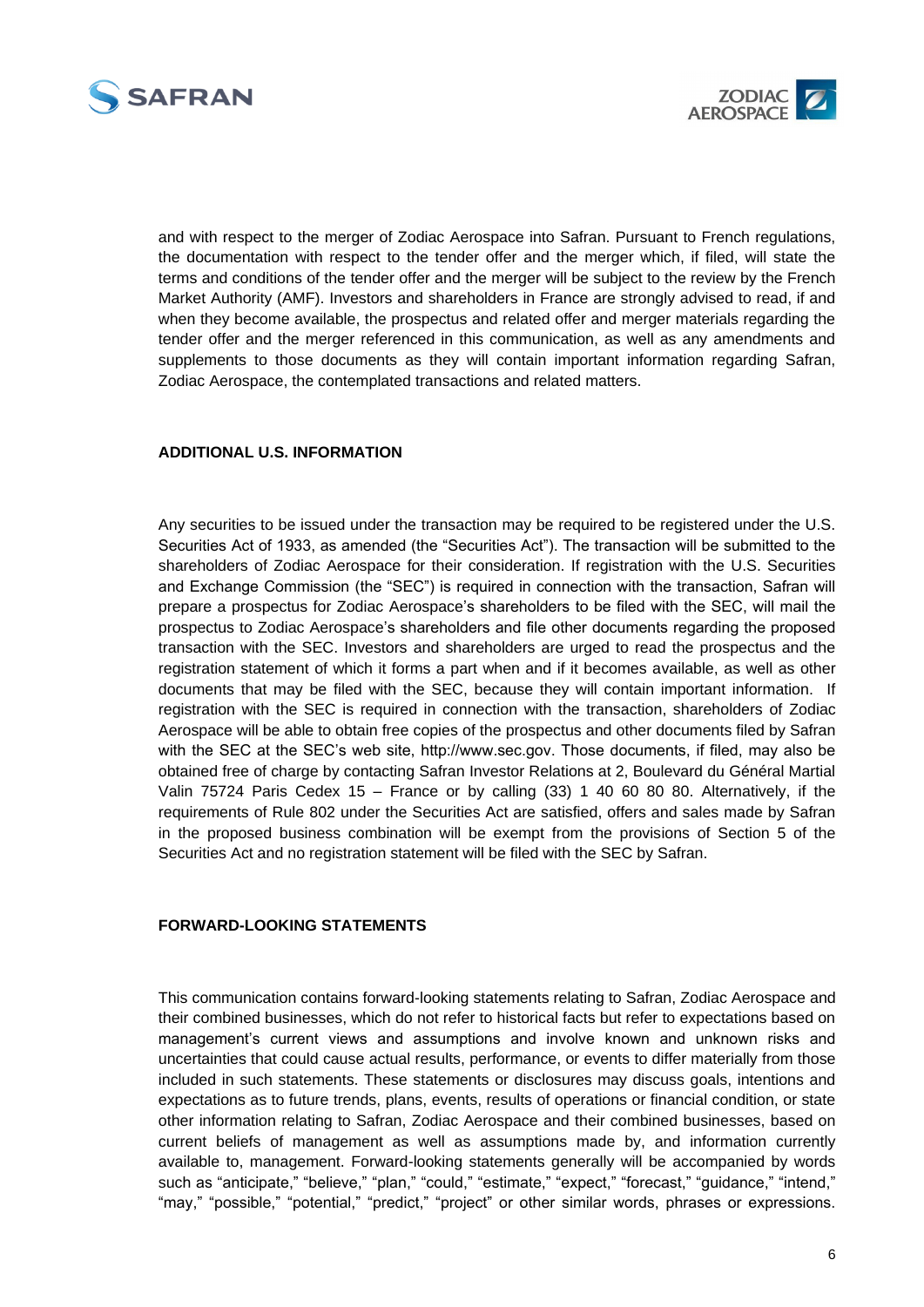



Many of these risks and uncertainties relate to factors that are beyond Safran's or Zodiac Aerospace's control. Therefore, investors and shareholders should not place undue reliance on such statements. Factors that could cause actual results to differ materially from those in the forward-looking statements include, but are not limited to: the ability obtain the approval of the transaction by shareholders; failure to satisfy other closing conditions with respect to the transaction on the proposed terms and timeframe; the possibility that the transaction does not close when expected or at all; the risks that the new businesses will not be integrated successfully or that the combined company will not realize estimated cost savings and synergies; Safran's or Zodiac Aerospace's ability to successfully implement and complete its plans and strategies and to meet its targets; and the benefits from Safran's or Zodiac Aerospace's (and their combined businesses) plans and strategies being less than anticipated. The foregoing list of factors is not exhaustive. Forward-looking statements speak only as of the date they are made. Safran and Zodiac Aerospace do not assume any obligation to update any public information or forwardlooking statement in this communication to reflect events or circumstances after the date of this communication, except as may be required by applicable laws.

Pursuant to the commission implementing regulation (EU) 2016/1055 of 29 June 2016 laying down implementing technical standards with regard to the technical means for appropriate public disclosure of inside information and for delaying the public disclosure of inside information in accordance with Regulation (EU) No 596/2014 of the European Parliament and of the Council, this press release may contain inside information and has been sent to the authorized broadcaster of both companies on 19 January 2017 at 7:00am CET.